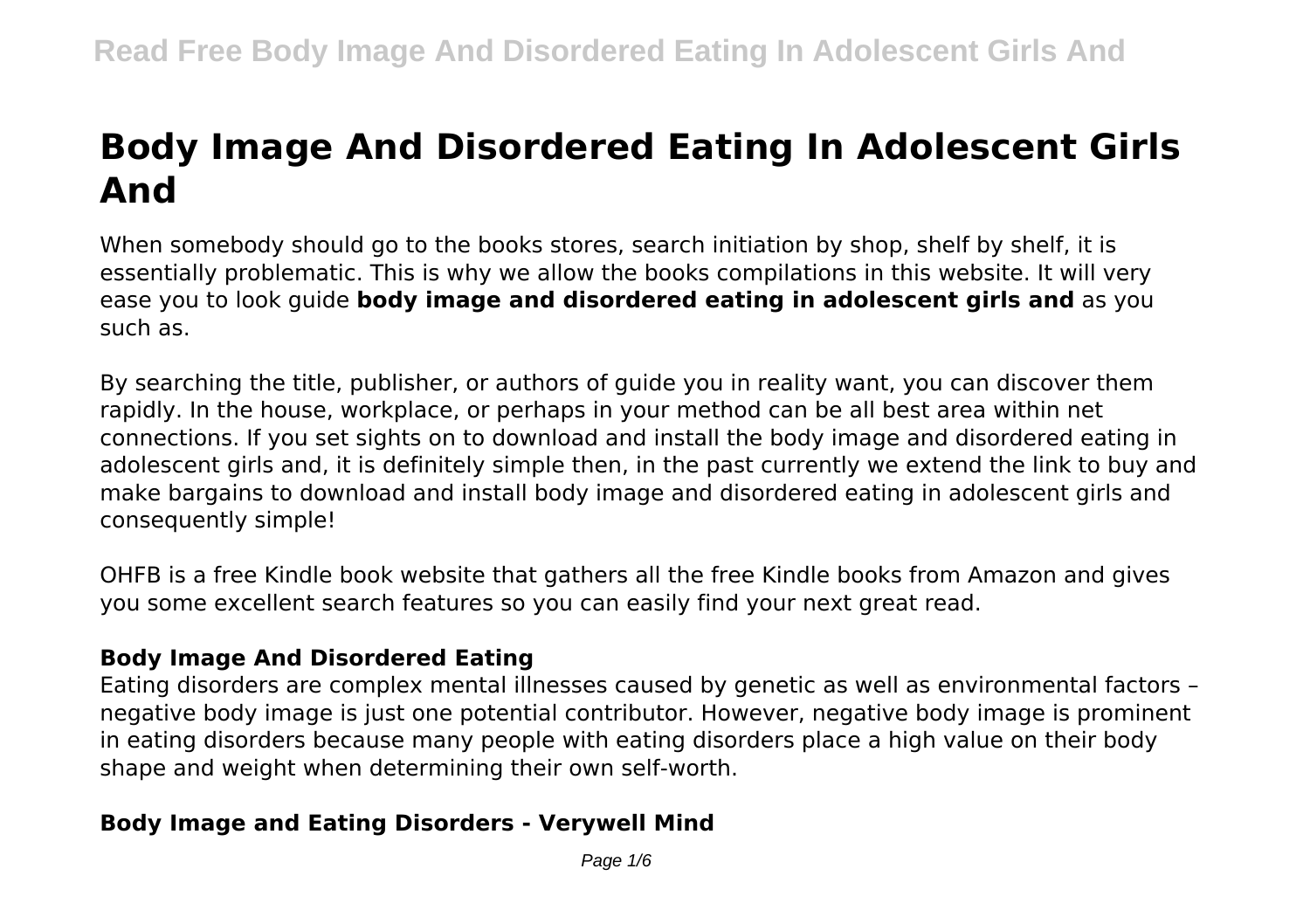Body Image May Lead to Disordered Eating. It is commonly believed that disordered eating and body image research are most often studied in females. A study looked at the connection between body image dissatisfaction, disorder eating, and personality in both males and females [2].

# **Body Image & Disordered Eating**

Disordered eating and body image distress refers to a level concern about food and body that may take precedence over other priorities in your life. You may be fairly rigid in your eating patterns, work to change your body through exercise, and/or engage in compensatory behaviors such as purging (vomiting, fasting/dieting, excessive exercise, use of laxatives and "diet aids").

# **Body Image & Disordered Eating | Cornell Health**

Negative body image (or body dissatisfaction) involves feelings of shame, anxiety, and selfconsciousness. People who experience high levels of body dissatisfaction feel their bodies are flawed in comparison to others, and these folks are more likely to suffer from feelings of depression, isolation, low self-esteem, and eating disorders.

# **Body Image & Eating Disorders | National Eating Disorders ...**

Having a healthy body image is an important part of mental wellbeing and eating disorders prevention. Body Image & Eating Disorders People with negative body image have a greater likelihood of developing an eating disorder and are more likely to suffer from feelings of depression, isolation, low self-esteem, and obsessions with weight loss.

#### **Body Image | National Eating Disorders Association**

The Coronavirus pandemic and our global response make virtually all of us vulnerable to mental health challenges; and for those of us to struggle with body image and disordered eating, it's a ...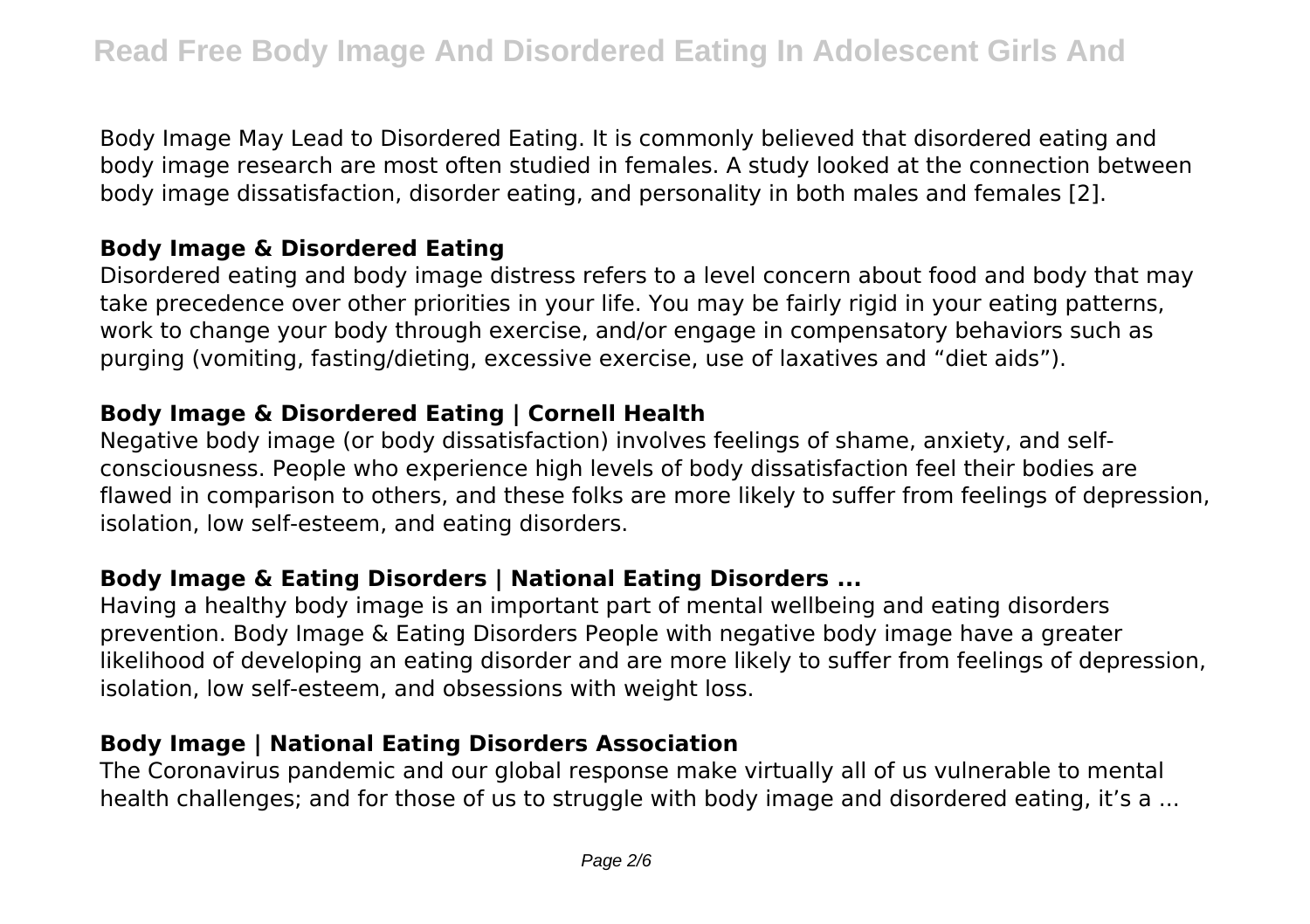# **Struggling With Body Image Or Disordered Eating Right Now ...**

You can request an educational program on eating disorders and body image from the Reflections student group. The National Eating Disorders Association provides information and resources about eating disorders. Screening for Mental Health has information on self-evaluation for an eating disorder, as well as other mental health resources.

#### **Body Image and Disordered Eating | Students**

Body image plays a critical role in the development and maintenance of an eating disorder. In fact, it has been researched that having positive body image is a protective factor in that it reduces the vulnerability for an individual to develop an eating disorder (Reel, 2013).

# **Connection Between Body Image and Eating Disorders**

body image and disordered eating include experiences of sexual objectification and culturally, interpersonally, and family-mediated appearance pressures and messages (Tylka & Kroon Van Diest, 2015). In theory, protective factors could disrupt or inter-act with an array of body imagerelated variables implicated in the

# **Self-compassion, body image, and disordered eating: A ...**

An eating disorder may start out as a slightly irregular pattern of eating T A complete definition of body image includes how intelligent one believes him or herself to be.

# **Body Image and Eating Disorders Flashcards | Quizlet**

How Common Is a Disordered Body Image? Body image distortions are more common than most laypeople think, although they certainlydon't always lead to eating disorders. When they do lead to eating disorders such as anorexia nervosa or binge eating disorder, the disordered eating behavior is normally a response to these perceived flaws.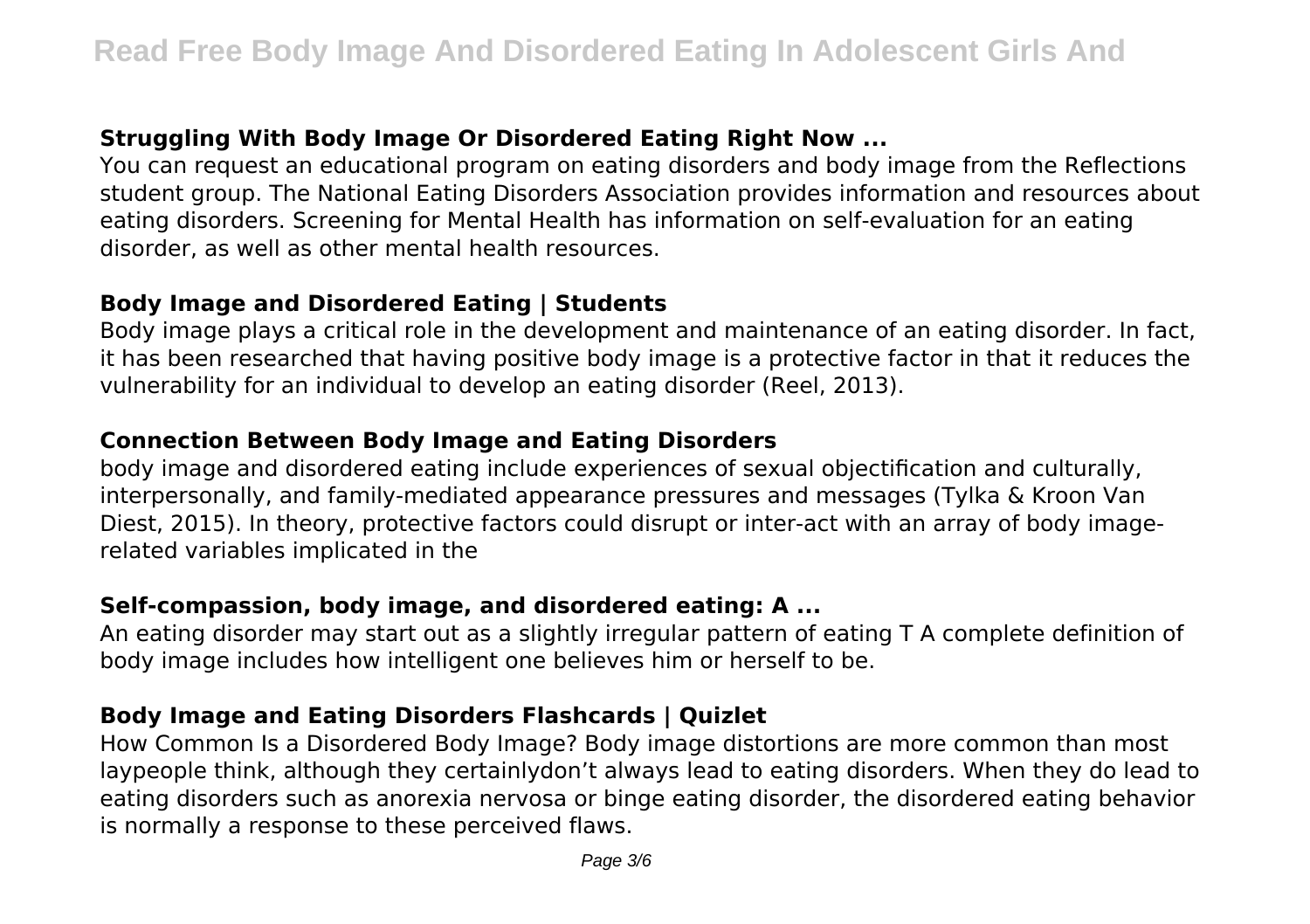# **How Body Image Influences Disordered Eating in Teenagers ...**

The aim of this study was to analyse body image concerns and symptoms of eating disorders in elite Icelandic athletes according to their sex, and sport practiced. The participants were 755 athletes (24.8  $\pm$  3.5 years in age) who compete at the highest possible level in Iceland. Representing 20 differ …

#### **Body Image Concern and Eating Disorder Symptoms Among ...**

Objective: To identify disordered eating behaviors and body image dissatisfaction, as well as their relationship to body fat (BF), among male athletes in high risk sports for eating disorders. Methods: One hundred and fifty-six male athletes were divided into the following categories: weight-class sports, sports where leanness improves performance, and sports with aesthetic ideals.

#### **Disordered eating behaviors and body image in male athletes**

Eating disorders are complex conditions that usually arise because of a combination of factors. However, most teenage girls who develop eating disorders struggle with body image issues. Body image issues affect the way the girl perceives her physical body, causing her to make unhealthy choices in an attempt to change her shape or weight.

# **CLEM - Body Image and Eating Disorders | Clementine ...**

Eating disorders are complex mental illnesses, influenced by a range of factors. An eating disorder is an illness marked by irregular eating habits, distress about eating, and an obsession about body weight. Eating disorders are very serious, have severe health complications and can even be fatal.

# **Eating disorders and body image | healthdirect**

body image dissatisfaction and eating-disordered behaviors exist in non-clinical samples of women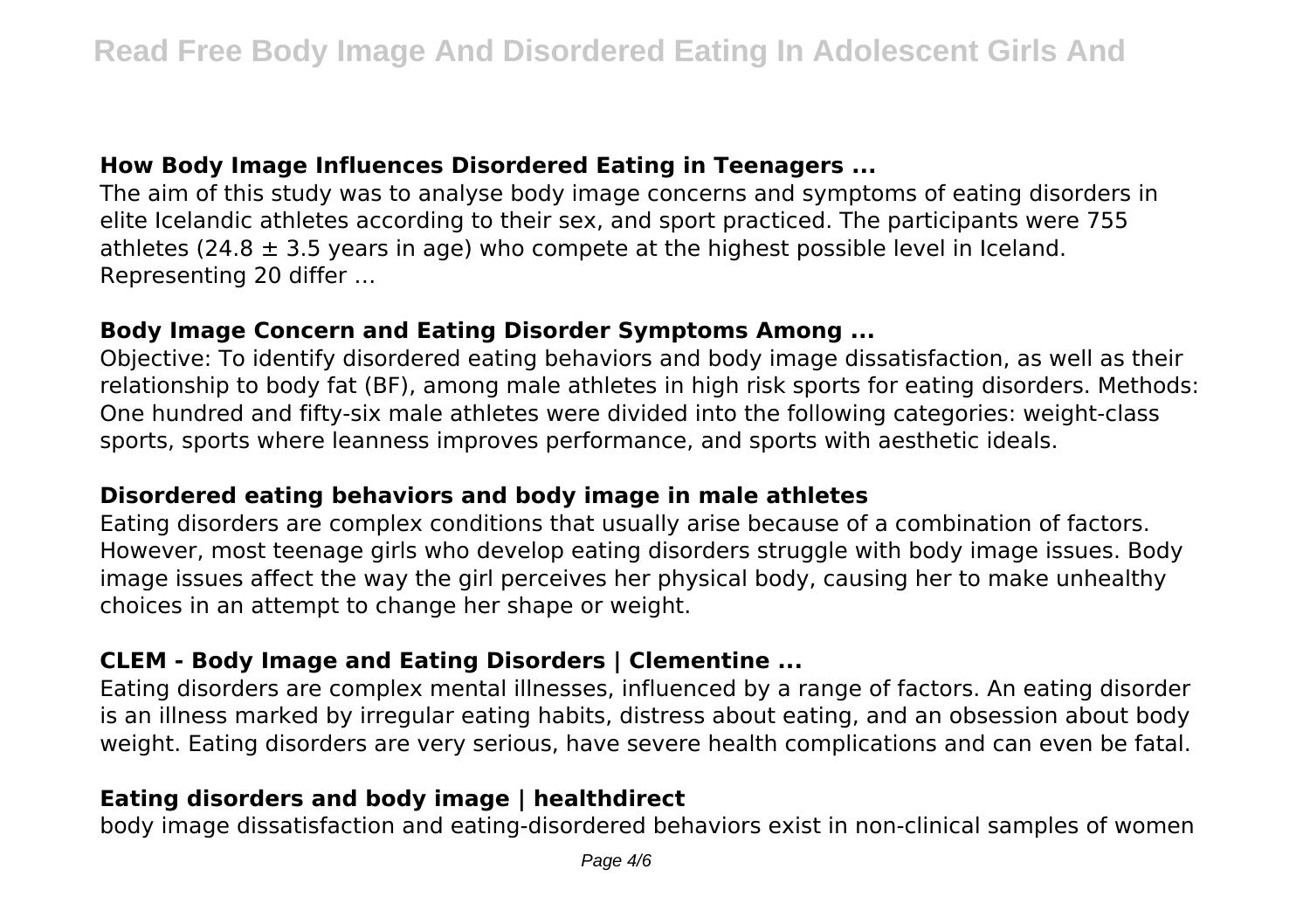as well (Downey & Chang, 2007; Welch et al., 2009; Williamson et al., 1995). This relationship has also been found cross-culturally (Chan, Ku, & Owens, 2010; Choo & Chan, 2013). This widespread low body image satisfaction may be due to the

#### **Maladaptive perfectionism, body image satisfaction, and ...**

The slightly greater prevalence of body image concerns and disordered eating and exercise behaviors identified among the young teachers in this study may be a result of them being immersed in a culture of fitness and health, higher social norms of diet and exercise and explicit or implicit emphasis on body weight and shape for professional ...

# **Body image, dieting and disordered eating and activity ...**

Eating disorders, including obesity, are a major public health problem today. Throughout history, body image has been determined by various factors, including politics and media. Exposure to mass media (television, movies, magazines, Internet) is correlated with obesity and negative body image which may lead to disordered eating. The authors attempt to explain the historical context of the ...

# **Body Image, Media, and Eating Disorders | SpringerLink**

Because body image problems play a central role in dieting and in the development and maintenance of eating disorders, we cannot ignore the need to treat body dysmorphia however mild. Even people who do manage to achieve an ideal size or weight can feel anxious, insecure and riddled with self-dislike.

Copyright code: [d41d8cd98f00b204e9800998ecf8427e.](/sitemap.xml)